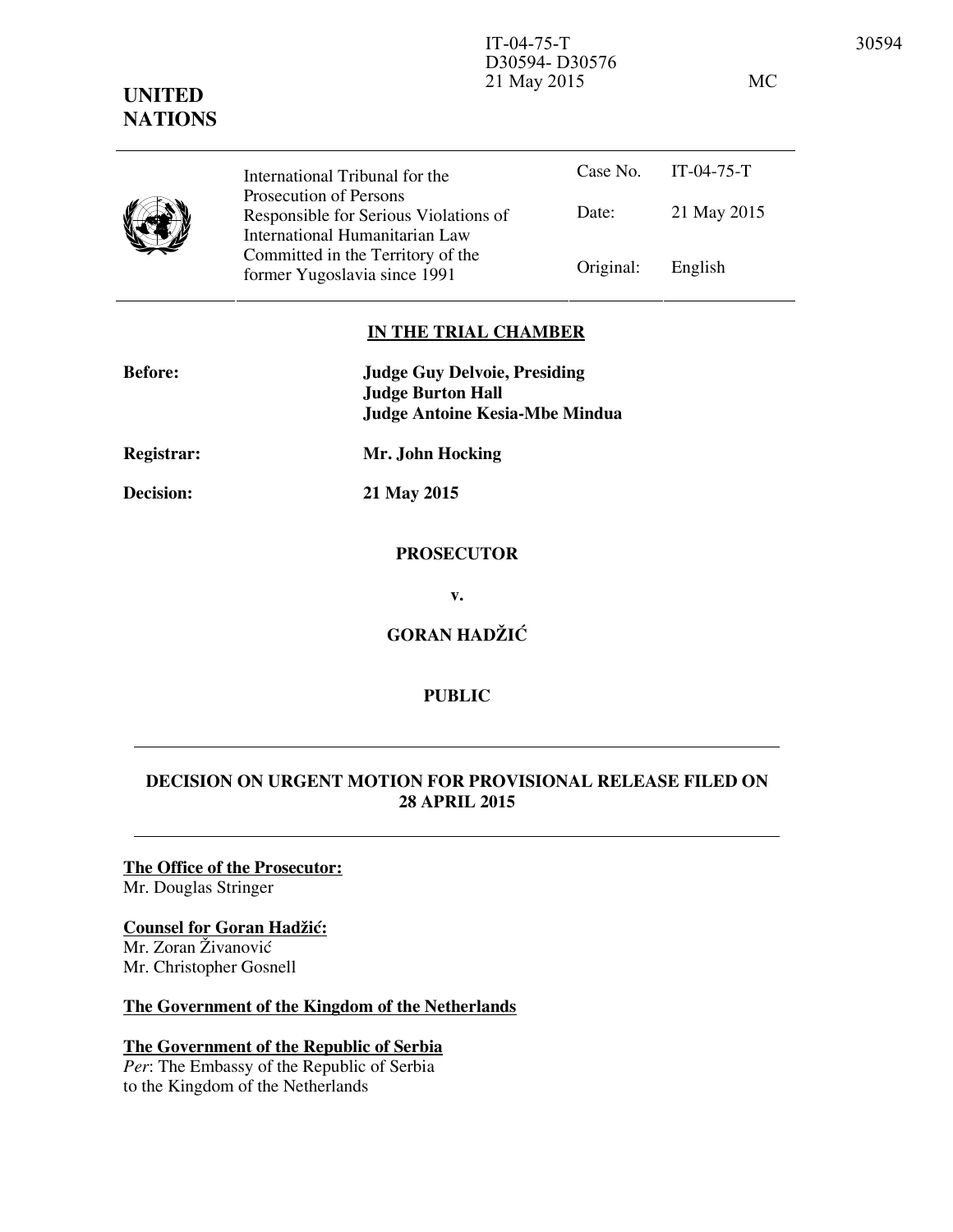1. **THIS TRIAL CHAMBER** of the International Tribunal for the Prosecution of Persons Responsible for Serious Violations of International Humanitarian Law Committed in the Territory of the former Yugoslavia since 1991 ("Tribunal") is seised of the "Urgent Motion for Provisional Release" filed on 28 April 2015 ("Motion"). The "Prosecution's Response to the Accused's Urgent Motion for Provisional Release filed on 28 April 2015" was filed with annexes on 12 May 2015 ("Response").<sup>1</sup> On 14 May 2015, the Defence filed the "Reply to Prosecution Response to Urgent Motion for Provisional Release" ("Reply").

# **A. Background and Procedural History**

2. In November 2014, Hadžić was diagnosed with *glioblastoma multiforme*.<sup>2</sup> Hadžić chose to undergo a prescribed plan for palliative treatment ("Treatment Plan") which includes (a) six weeks of daily radiotherapy and chemotherapy ("Combined Therapy"); (b) four weeks of recuperation; and (c) up to six cycles of chemotherapy consisting of five days of a high dose oral chemotherapy followed by a 23-day rest period.<sup>3</sup> Hadžić started the second phase of the Treatment Plan consisting of six cycles of chemotherapy on 2 March 2015 ("Second Phase Treatment").<sup>4</sup> Having completed the first cycle of chemotherapy, Hadžić was planned to commence the second cycle, which includes

 $<sup>1</sup>$  In the Motion, the Defence requested that the Motion be decided expeditiously, including by modifying deadlines for</sup> the response and the reply. On 29 April 2015, the Prosecution filed a motion in which it requested an extension of time to respond to the Motion until three days after receipt of the results of the MRI scan, medical examinations ordered by the Chamber, and the Chamber's decisions on the "Prosecution Motion to Proceed with the Defence Case", filed on 2 March 2015 ("Motion to Proceed"), and the "Prosecution's Proposal for Expediting Presentation of the Defence Case", filed on 24 March 2015 ("Proposal"). *See* Prosecution Request for Extension of Time to Respond to Goran Hadžić's Motion for Provisional Release filed on 28 April 2015 (confidential), 29 April 2015 ("Request for Extension of Time"), para. 7; Public Redacted Version of "Prosecution Request for Extension of Time to Respond to Goran Hadžić's Motion for Provisional Release filed on 28 April 2015", 29 April 2015, para. 7. The Defence responded to this request on the following day, requesting that the Prosecution be required to file a response to the Motion no later than one week from the filing of the Motion. See Response to Prosecution Request for Extension of Time to Respond to Goran Hadžić's Motion for Provisional Release filed on 28 April 2015 (confidential), 30 April 2015; Public Redacted Version of "Response to Prosecution Request for Extension of Time to Respond to Goran Hadžić's Motion for Provisional Release Filed on 28 April 2015", 30 April 2015. On 5 May 2015, the Chamber denied both the request to expedite the Prosecution response to the Motion, as well as the request for extension of time to respond. *See* Decision on Prosecution Request for Extension of Time to Respond to Motion for Provisional Release and Defence Request to Expedite the Prosecution Response (confidential), 5 May 2015; Public Redacted Version of the Decision on Prosecution Request for Extension of Time to Respond to Motion for Provisional Release and Defence Request to Expedite the Prosecution Response, 5 May 2015.

<sup>&</sup>lt;sup>2</sup> Deputy Registrar's Submission of Medical Report (confidential), 26 November 2014, ("26 November Medical Report"), p. 1.

<sup>3</sup> 26 November Medical Report, p. 1; Deputy Registrar's Submission of Medical Report (confidential), 12 February 2015, para. 3; Deputy Registrar's Submission of Reports of Medical Experts (confidential), 13 February 2015, confidential Annex III, "Report medically examination of Mr. G. Hadzic", Tatjana Seute, MD, PhD, dated 12 February 2015, pp. 1-2, 3 ("Seute Report").

<sup>&</sup>lt;sup>4</sup> Deputy Registrar's Submission of Medical Update (confidential), 2 March 2015, para. 1; Deputy Registrar's Submission of Medical Report (confidential), 5 March 2015, para. 1.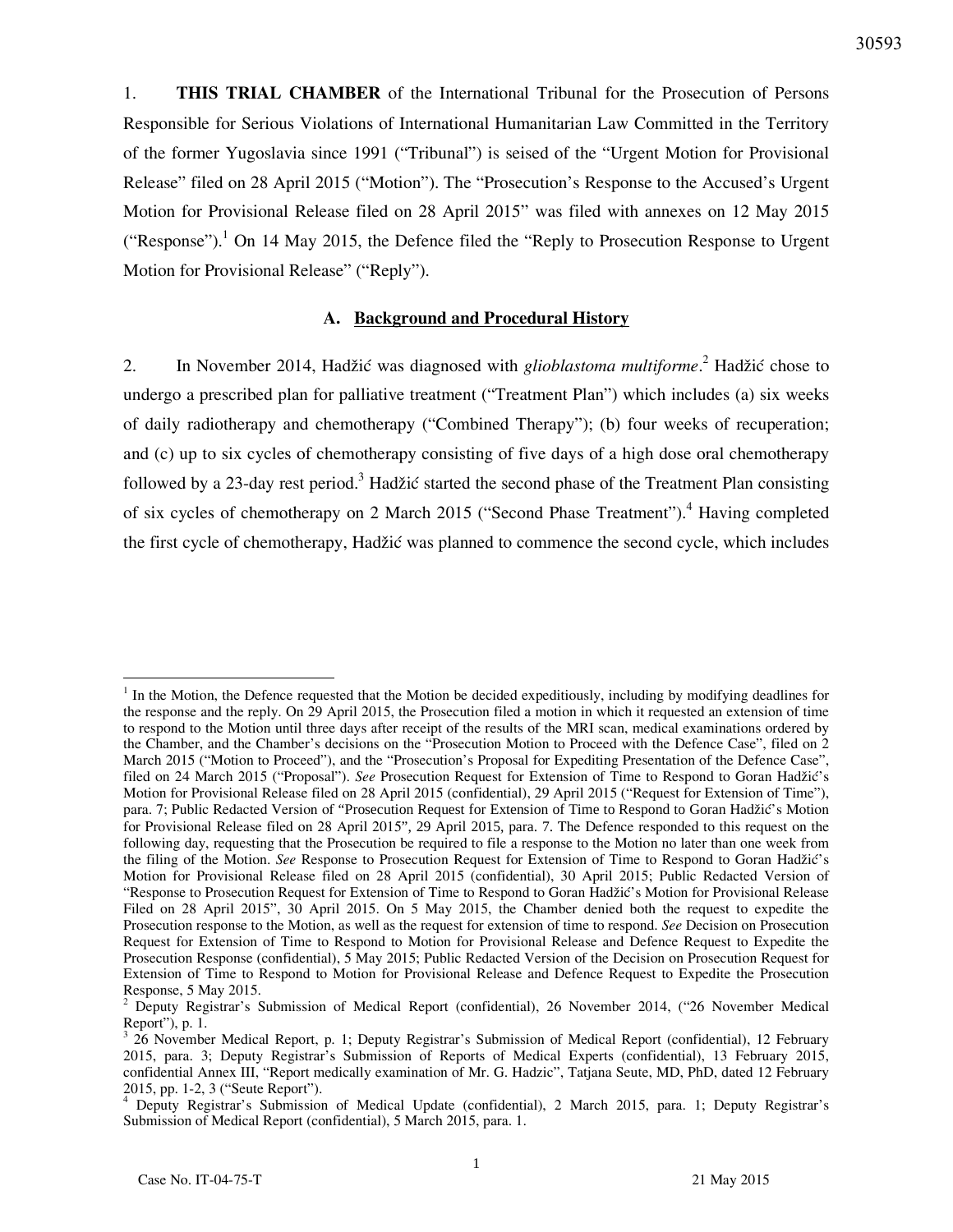an increased drug dosage, on 1 April  $2015$ <sup>5</sup> However, this was postponed on the basis of unfavourable results of blood tests. $<sup>6</sup>$ </sup>

3. On 22 January 2015, the Defence filed an urgent request for provisional release to run from the end of the Combined Therapy until the beginning of May 2015, when Hadžić was scheduled to undergo an MRI scan.<sup>7</sup> In January and February 2015, the Trial Chamber heard from the Reporting Medial Officer of the United Nations Detention Unit ("RMO" and "UNDU", respectively), the Registry, and an independent neurologist and independent neuro-oncologist ("Experts") in relation to, *inter alia*, the conditions of Hadžić's detention at the UNDU and the expected effects of the Treatment Plan on Hadžić's physical and mental condition.<sup>8</sup> Thereafter, on 13 March 2015, the Chamber denied the First Provisional Release Motion.<sup>9</sup>

4. On 1 April 2015, the Chamber ordered further medical examinations in order to receive additional information on Hadžić's physical and mental health after the first cycle of the Second Phase Treatment from an independent neuro-psychologist and an independent neuro-oncologist. It considered that such information would assist the Chamber in determining whether Hadžić is fit to stand trial, including, *inter alia*, whether Hadžić has an ability to understand the essentials of the trial proceedings and has the capacity to instruct counsel.<sup>10</sup> The Registry is currently in the process of identifying the relevant experts and scheduling the dates for the examinations.<sup>11</sup>

 $\ddot{\phantom{a}}$ 

<sup>&</sup>lt;sup>5</sup> Deputy Registrar's Submission of Medical Report (confidential), 26 March 2015 ("26 March Medical Report"), paras

<sup>1-2;</sup> Deputy Registrar's Submission of Medical Report (confidential), 2 April 2015 ("2 April Medical Report"), para. 2. 6 2 April Medical Report, para. 2; Deputy Registrar's Submission of Medical Report (confidential), 10 April 2015 ("10 April Medical Report"), para. 2; Deputy Registrar's Submission of Medical Report (confidential), 17 April 2015 ("17 April Medical Report"), para. 2.<br><sup>7</sup> Haront Bacuest for Provisions

Urgent Request for Provisional Release, (confidential with confidential and confidential and *ex parte* annexes), 22 January 2015 ("First Provisional Release Motion"), paras 2, 13, 15, 19. A public redacted version of this motion was filed on 28 January 2015. A further public redacted version was filed on 13 March 2015. *See* Decision on Defence Request for Reclassification of Filings Related to Hadžić's Health Condition as Public and Prosecution Motion for Reclassification of Testimony as Public, 13 March 2015 ("Decision on Motions for Reclassification"), Annex A.

<sup>&</sup>lt;sup>8</sup> Deputy Registrar's Submission of Medical Report (confidential), 29 January 2015; Deputy Registrar's Submission Regarding Interim Order in Relation to the Urgent Request for Provisional Release (confidential), 29 January 2015, s*ee*  Decision on Motions for Reclassification, Annex D; Deputy Registrar's Submission of Reports of Medical Experts (confidential), 13 February 2015, *see* Decision on Request for Reclassification of Expert Medical Reports, 9 April 2015; Patrick Cras, 25 February 2015, T. 12557-12588; Tatjana Seute, 26 February 2015, T. 12595-12622.

<sup>&</sup>lt;sup>9</sup> Decision on Defence Urgent Request for Provisional Release, 13 March 2015 ("Decision on First Provisional Release Motion").

<sup>&</sup>lt;sup>10</sup> Order for Further Medical Examination, 1 April 2015 ("Order of 1 April 2015"), p. 2.

<sup>&</sup>lt;sup>11</sup> See Deputy Registrar's Submission in relation to the Order for Further Medical Examination (confidential), 9 April 2015 ("Deputy Registrar's Submission of 9 April 2015"); Further Order in relation to Order for Further Medical Examination, 20 April 2015 ("Order of 20 April 2015"); Registrar's Submission concerning Ongoing Efforts on Appointment of Additional Independent Medical Experts (confidential), 1 May 2005 ("Registrar's Submission of 1 May 2015"); Second Registry Submission Concerning Ongoing Efforts on Appointment of Additional Independent Medical Experts (confidential), 7 May 2015.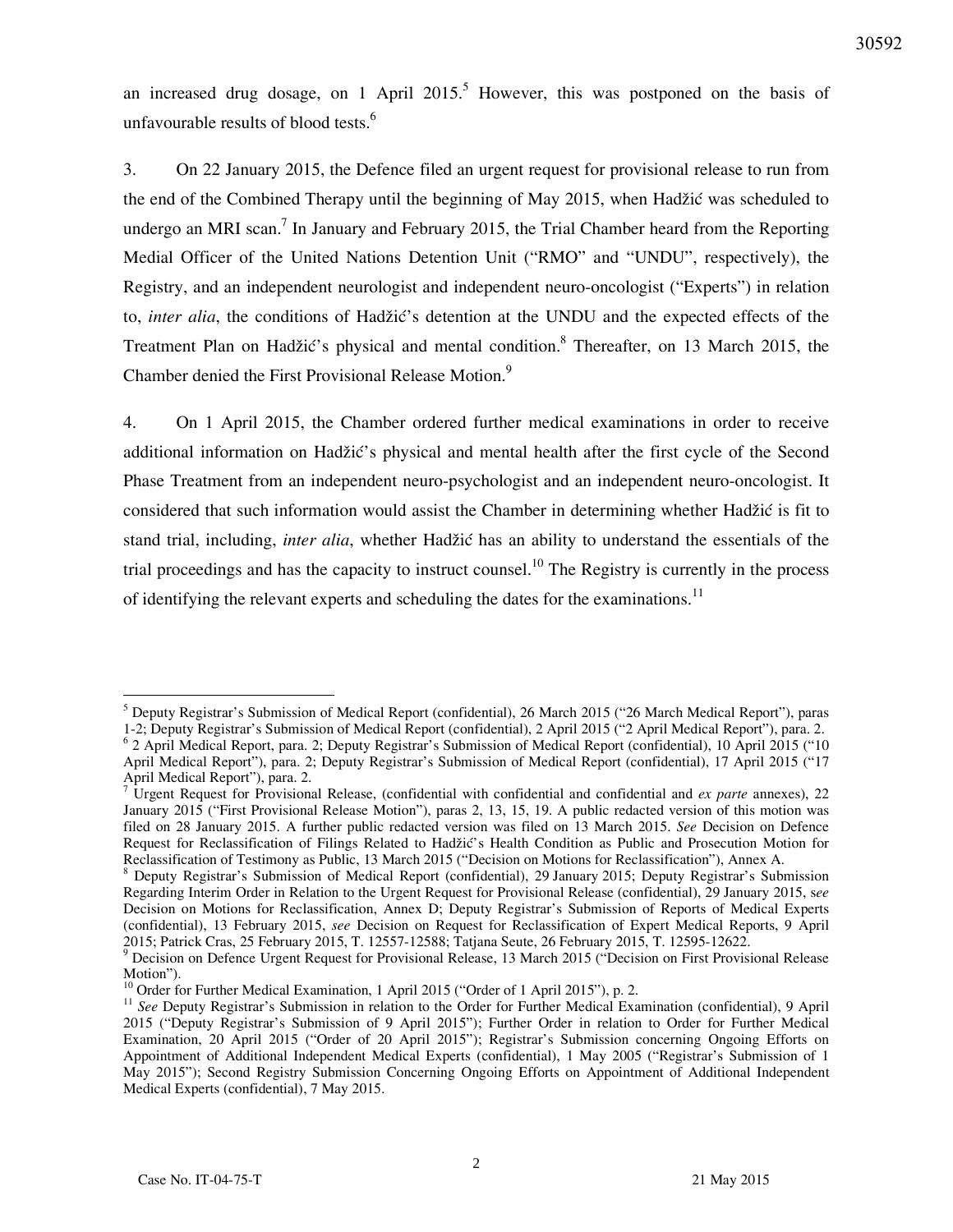5. On 13 April 2015, Hadžić was granted provisional release by the Appeals Chamber.<sup>12</sup> The Appeals Chamber subsequently ordered that Hadžić was to "return to the UNDU no later than three days prior to the final date of the MRI examination that [was] scheduled to take place between 11 and 15 May 2015."<sup>13</sup> Hadžić returned to the UNDU on 8 May 2015.<sup>14</sup> According to a blood examination conducted on that day, the number of his blood platelets was adequate for the start of the second cycle of the Second Phase Treatment.<sup>15</sup> However, the decision to re-start chemotherapy has been postponed pending the results of the MRI scan, which took place on 12 May 2015<sup>16</sup> and consultation with Hadžić's treating neuro-oncologist scheduled to take place in the week of 18 May. $^{17}$ 

#### **B. Submissions**

#### 1. The Motion

6. The Defence requests a renewed period of provisional release for Hadžić following the completion of the MRI scan until the end of the Second Phase Treatment on terms identical to those ordered by the Appeals Chamber.<sup>18</sup> According to the Defence, the Second Phase Treatment is scheduled to end around August  $2015.^{19}$ 

7. The Defence submits that, in conjunction with his disease, Hadžić is experiencing "debilitating side-effects" of the chemotherapy.<sup>20</sup> It argues that Hadžić's current health condition is in line with the forecasts made by the Experts that Hadžić would not be able to participate in trial proceedings during the chemotherapy treatment and episodes with serious side effects like low blood counts.<sup>21</sup> It argues that the symptoms that the Experts "predicted would preclude Mr. Hadžić's participation in trial proceedings have come to pass."<sup>22</sup> These symptoms include: (i) loss of 10% of his body weight between 9 February and 20 March 2015; (ii) chronic and debilitating fatigue; (iii) deterioration of general physical condition; (iv) nausea; (v) headaches; (vi) complete lack of appetite; (vii) dizziness; (viii) difficulty in coordinating some movements; (ix) vomiting; (x) reduction in blood levels of thrombocyte (platelet); and (xi) serious problems with short-term

<sup>&</sup>lt;sup>12</sup> Decision on Urgent Interlocutory Appeal from Decision Denying Provisional Release, filed publicly with a confidential annex on 13 April 2015 ("Appeals Chamber Decision").

 $<sup>13</sup>$  Decision on Requests for Modification of the Conditions of Provisional Release (confidential), 20 April 2015.</sup>

<sup>&</sup>lt;sup>14</sup> Deputy Registrar's Submission of Medical Report (confidential), 12 May 2015 ("12 May Medical Report"), para. 1.

<sup>15</sup> 12 May Medical Report, para. 2. *See also* Deputy Registrar's Submission of Medical Report (confidential), 15 May 2015 ("15 May Medical Report"), para. 2.

<sup>&</sup>lt;sup>16</sup> 15 May Medical Report, para. 4.

<sup>&</sup>lt;sup>17</sup> 12 May Medical Report, para. 2; 15 May Medical Report, para. 4.

<sup>&</sup>lt;sup>18</sup> Motion, paras 2, 13, 24.

<sup>&</sup>lt;sup>19</sup> Motion, para. 1.

<sup>&</sup>lt;sup>20</sup> Motion, para. 1.

 $21$  Motion, paras 7, 9, 12.

 $22$  Motion, paras 10-11.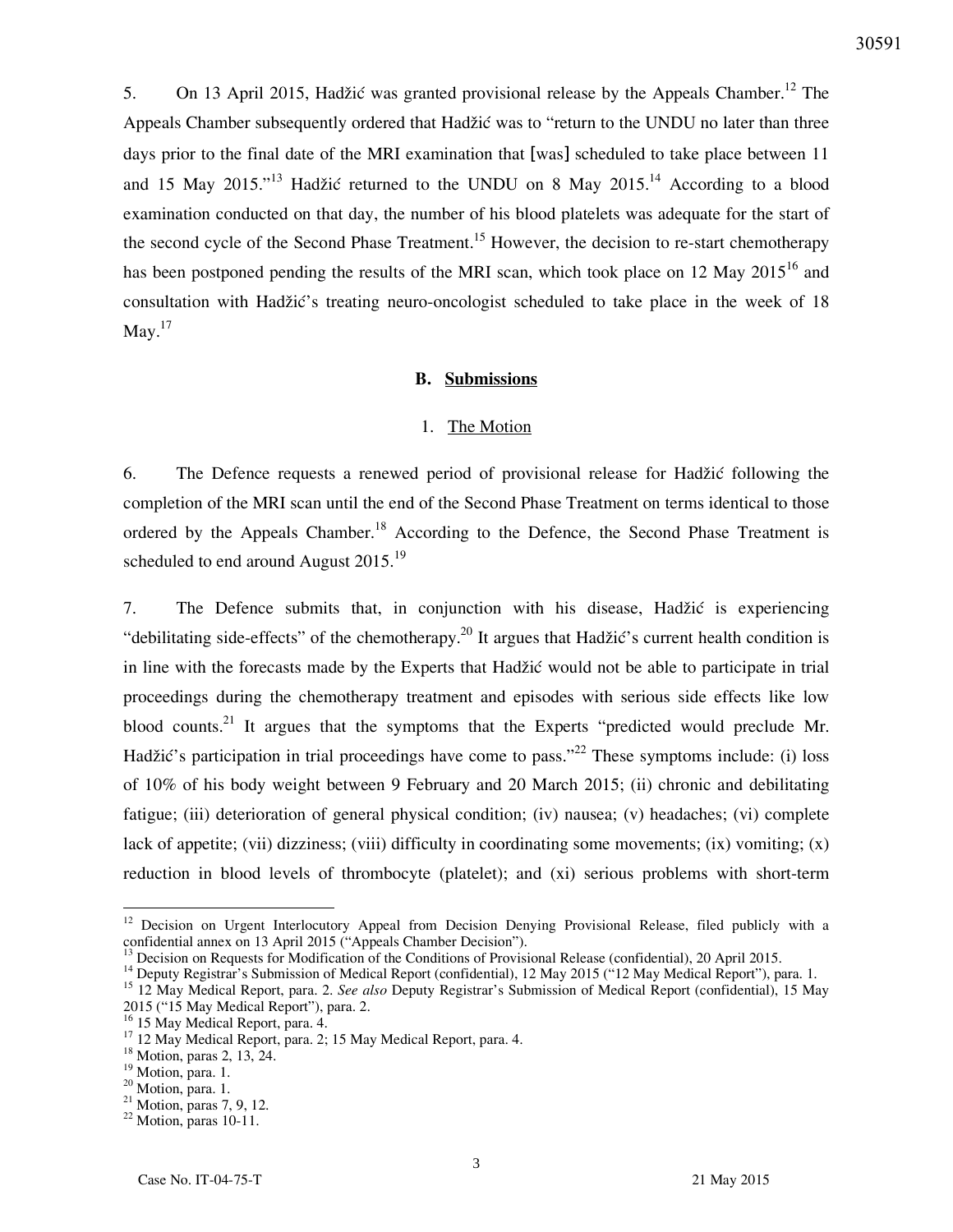memory.<sup>23</sup> The Defence adds that "as of the time when this request would be granted", Hadžić's medial life expectancy will be between 6 and 8 months, with a two-thirds to three-quarters likelihood of being deceased within 18 months. $^{24}$ 

8. According to the Defence, the same factors relied on by the Appeals Chamber in granting provisional release on 13 April 2015 still apply, namely: (i) the terminal nature of Hadžić's illness and limited life expectancy; (ii) the health benefits of home care compared to conditions at the UNDU; and (iii) the unlikelihood of meaningful participation in trial proceedings while undergoing high-dose chemotherapy combined with the effects of his condition.<sup>25</sup> It argues that the humanitarian considerations arising from his terminal condition and short life expectancy remain.<sup>26</sup> It further argues that the "health benefits of home care over prison care are now concretely demonstrated by the objectively-reported deterioration of Mr. Hadžić's condition while at the  $UNDU."^{27}$ 

9. In support of the Motion, the Defence refers to the *Tali} and Djuki}* cases, arguing that the Tribunal's jurisprudence on requests for provisional release of terminally ill accused with a shortterm life expectancy does not predicate release from detention on a finding that the accused is medically unfit to attend trial proceedings.<sup>28</sup> It adds that numerous decisions by national courts support this approach. $^{29}$ 

10. The Defence submits that no further medical reports or expert opinions are necessary to substantiate the factors for provisional release.<sup>30</sup> It further submits that the provisional release should not be conditioned on any such information, which may be obtained after the disposition of the Motion and any supplemental orders as considered necessary made following the provisional release.<sup>31</sup> The Defence recalls that the Chamber has already found that Hadžić fulfilled the two objective conditions of provisional release under Rule  $65(B)$ .<sup>32</sup>

11. The Defence also requests leave to exceed the word limit for the Motion.<sup>33</sup>

 $23$  Motion, para. 10.

<sup>&</sup>lt;sup>24</sup> Motion, para. 1.

 $25$  Motion, paras 2, 8.

<sup>&</sup>lt;sup>26</sup> Motion, para. 12.

 $27$  Motion, para. 12.

<sup>&</sup>lt;sup>28</sup> Motion, paras 14-17. The Defence refers to *Prosecutor v. Talić*, Case No. IT-99-36-T, Decision on the Motion for Provisional Release of the Accused Momir Talić, 20 September 2002; *Prosecutor v. Djukić*, Case No. IT-96-20-T, Decision Rejecting the Application to Withdraw the Indictment and Order for Provisional Release, 24 April 1996.  $29$  Motion, paras 18-23.

<sup>&</sup>lt;sup>30</sup> Motion, para. 13.

 $31$  Motion, paras 13, 24.

<sup>&</sup>lt;sup>32</sup> Motion, paras 6, 8.

<sup>&</sup>lt;sup>33</sup> Motion, para. 4.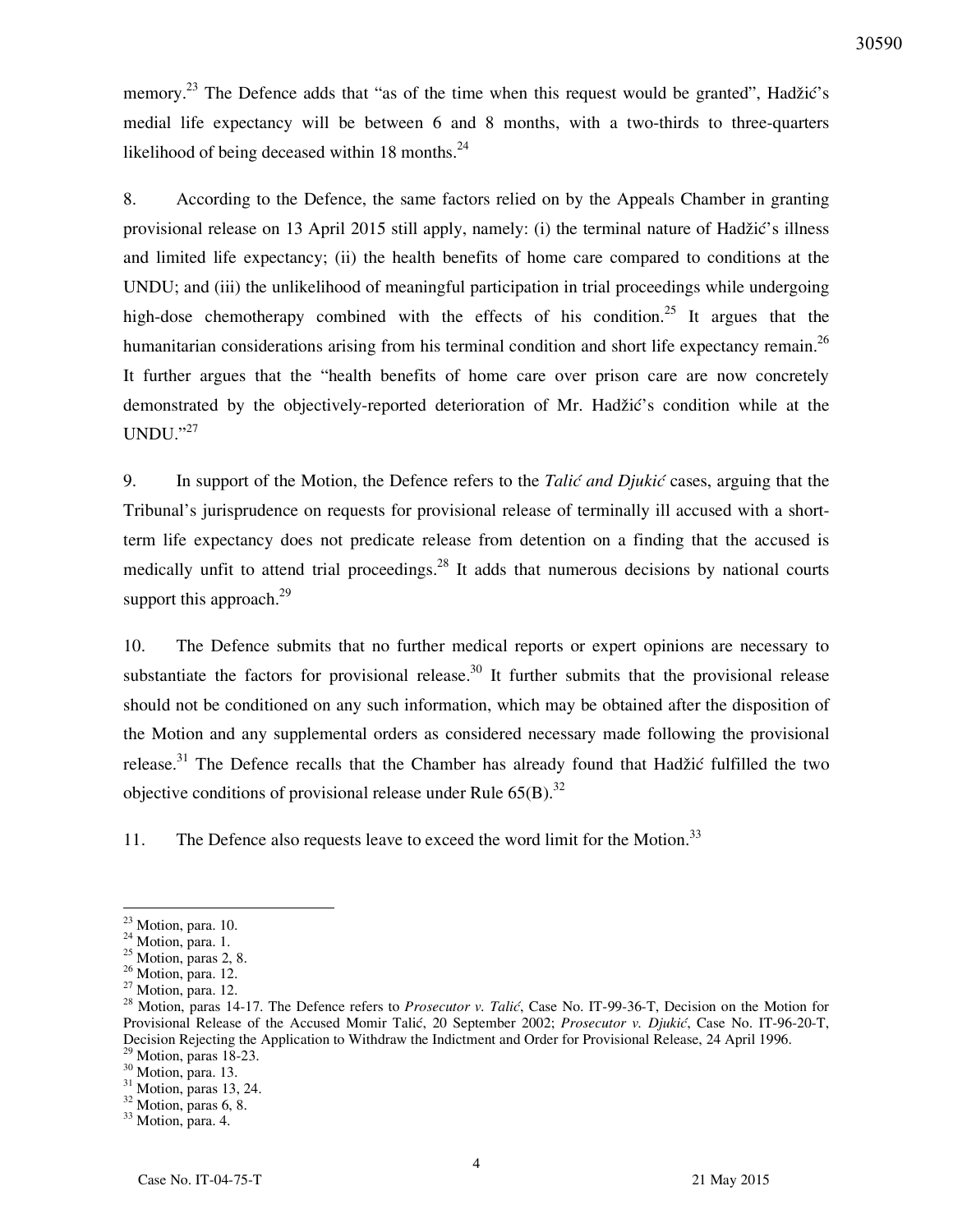#### 2. The Response

12. The Prosecution opposes the Motion and argues that the ultimate objective of the request for provisional release until the completion of the Second Phase Treatment is an indefinite release of Hadžić without the recommencement of the trial proceedings.<sup>34</sup> The Prosecution argues that the Defence has not demonstrated that extending the provisional release for a lengthy and indefinite period is "proportionate to sufficiently compelling humanitarian grounds based on currently available information."<sup>35</sup> Nor is the requested provisional release in the interests of justice as it would render the measures intended to facilitate Hadžić's attendance or participation in proceedings "extremely difficult, if not impossible."<sup>36</sup>

13. The Prosecution adds that granting the requested provisional release would mean that the Registry would be unable to regularly monitor Hadžić's medical condition and his ability to attend trial proceedings.<sup>37</sup> It further adds that the Defence estimate that the Second Phase Treatment, and thus the end of the requested provisional release, will be completed in August 2015 is "presumably based on an estimate made in early February 2015" and that subsequently there have been delays in the therapy which have extended this period significantly.<sup>38</sup>

14. The Prosecution submits that the Defence based the Motion solely on the Appeals Chamber Decision and medical evidence that predates Hadžić's provisional release on 16 April 2015.<sup>39</sup> In doing so, according to the Prosecution, the Defence ignores the limited scope of the Appeals Chamber Decision and the limited value of that medical evidence.<sup>40</sup> The Prosecution stresses the Appeals Chamber finding that the provisional release of Hadžić for a limited period and until the date of his MRI scan was "proportionate to the present circumstances of this case" and that Hadžić was not expected to be able to attend proceedings during the requested period.<sup>41</sup> With regard to the medical evidence, the Prosecution argues that it is outdated and largely based on Hadžić's selfreporting.<sup>42</sup> The Prosecution also reiterates its position that only after it has received the results of the MRI scan and the further medical examinations as ordered by the Chamber–and the Chamber

 $\overline{a}$ 

<sup>42</sup> Response, para. 11.

 $34$  Response, paras 1, 9, 19.

<sup>35</sup> Response, paras 1, 6-7, 10.

<sup>36</sup> Response, para. 1.

<sup>37</sup> Response, para. 10.

<sup>38</sup> Response, para. 9.

<sup>39</sup> Response, para. 5.

<sup>40</sup> Response, para. 5.

<sup>&</sup>lt;sup>41</sup> Response, para. 5, referring to Appeals Chamber Decision, paras 18, 22.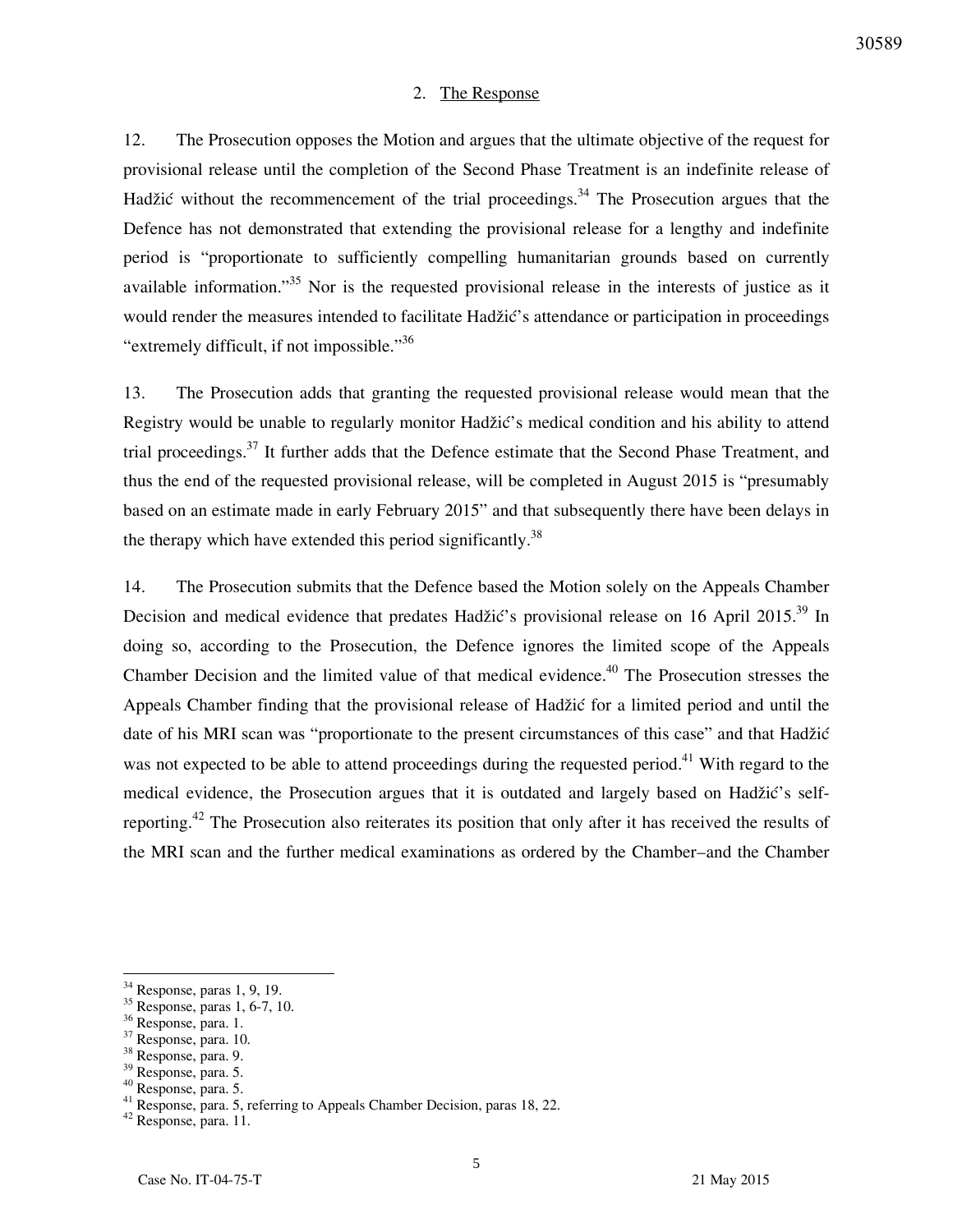has decided on the Motion to Proceed and the Proposal–will it be in a position to provide an informed response regarding the requested provisional release.<sup>43</sup>

15. Considering the life expectancy, the first of the three factors referred to by the Defence as having been relied on by the Appeals Chamber, the Prosecution submits that it is premature to reach any conclusions until the results of the MRI scan and the further medical examinations are available.<sup>44</sup> As to the second factor, benefits of home care, the Prosecution argues that Hadžić's condition in Serbia says nothing about his condition at the UNDU. Moreover, it should also be taken into account that any improvement in Hadžić's side-effects while in Serbia may be the result of him not undergoing chemotherapy for a protracted period.<sup>45</sup> As to the third factor, Hadžić's ability to participate in proceedings, the Prosecution submits that the Experts agreed that there may be days when Hadžić will be able to participate in the proceedings, which must be determined on an ongoing basis. In addition, it is premature to consider this factor without the benefit of the anticipated medical examinations.<sup>46</sup>

16. The Prosecution submits that the *Talić* and *Djukić* decisions referred to by the Defence are different from Hadžić's situation as the prognoses for survival in those cases were "extremely short" and the trial proceedings in those cases had either not begun, or were in relatively early stages.<sup>47</sup> It further submits that neither the two cases, nor the domestic jurisprudence relied on by the Defence, establishes a rule that supports provisional release in Hadžić's case.<sup>48</sup> However, according to the Prosecution, domestic jurisprudence identifies a number of factors which may assist the Chamber in determining whether to resume trial proceedings.<sup>49</sup>

17. The Prosecution argues that Hadžić's desire to undergo medical treatment was the basis upon which the Trial Chamber found that he was not a flight risk. It appears that Hadžić has not resumed chemotherapy while in Serbia and that his counsel has indicated that he may no longer wish to receive treatment and that there is "no need for the Tribunal 'to get him back'".<sup>50</sup> The Prosecution submits that the Defence has therefore failed to meet its burden under Rule 65(B) of the Rules.<sup>51</sup> Moreover, the Prosecution submits that it is unknown whether any of Hadžić's 30 RSK

<sup>43</sup> Response, para. 4; *See also* Request for Extension of Time, paras 1-2.

<sup>44</sup> Response, paras 12-13.

 $45$  Response, paras 14-15.

<sup>46</sup> Response, paras 16-18.

<sup>47</sup> Response, para. 20.

<sup>48</sup> Response, para. 19.

 $49$  Response, paras 22-23.

 $50$  Response, para. 25, Annex C to the Response.

<sup>51</sup> Response, para. 25.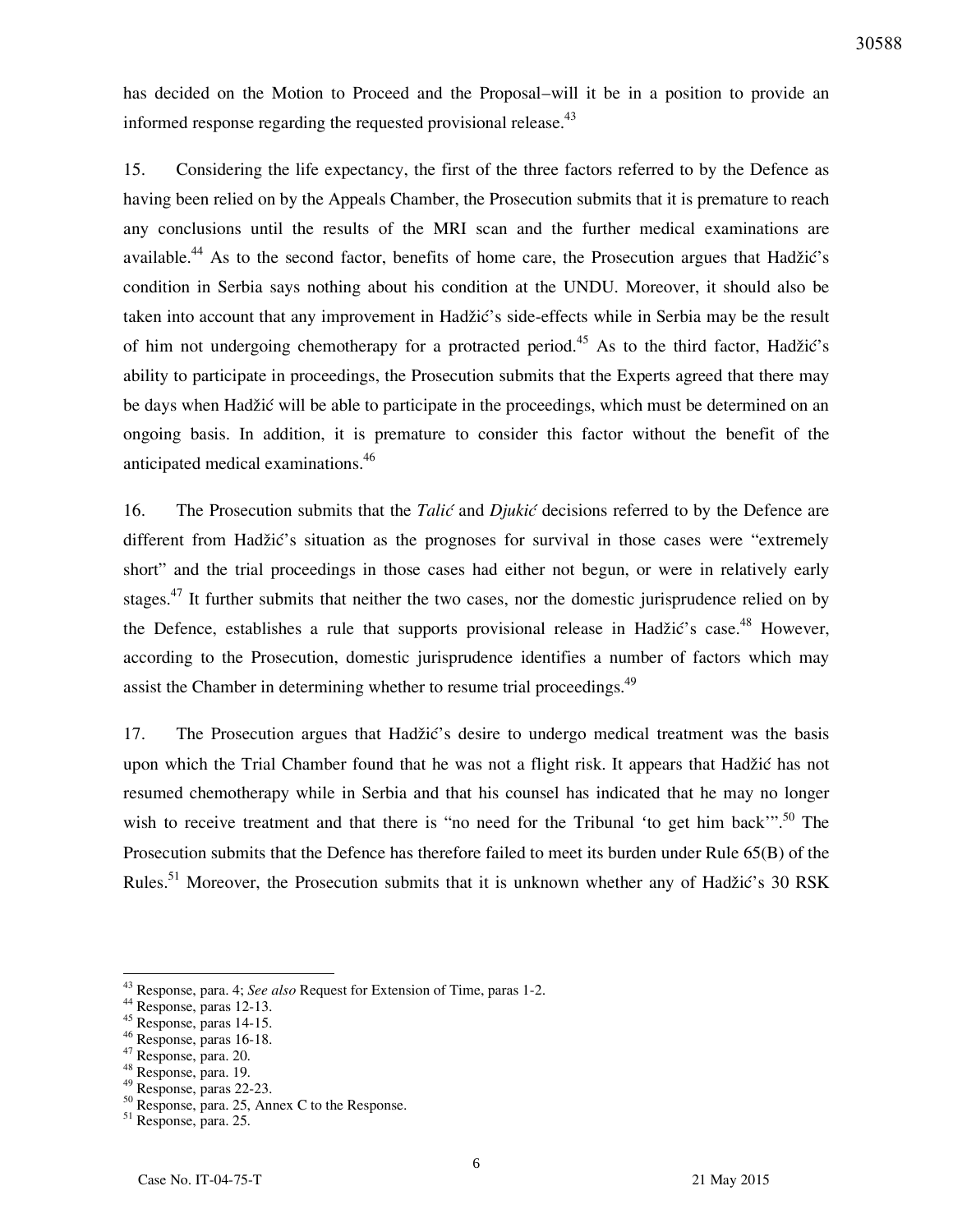associates, with whom he dined recently, are witnesses in this case, which would render his contact with them a violation of his release conditions.<sup>52</sup>

18. The Prosecution applies for a stay of provisional release pursuant to Rule 65(E) of the Rules, in the event that the Chamber grants the Motion.<sup>53</sup> Finally, the Prosecution also requests leave to exceed the word limit.<sup>54</sup>

### 3. The Reply

19. The Defence seeks leave to reply.<sup>55</sup> It submits that Hadžić's limited life expectancy is a central humanitarian consideration which should be accorded decisive weight.<sup>56</sup> It argues that most symptoms experienced by Hadžić were directly confirmed by medical professionals.<sup>57</sup> With regard to the Prosecution's argument that the medical evidence predating Hadžić's provisional release is outdated, the Defence replies that the Prosecution ignores the temporal scope of the medical evidence about the effects of chemotherapy and the terminal and degenerative nature of Hadžić's condition.<sup>58</sup>

20. The Defence further submits that keeping Hadžić in detention while awaiting an examination by a yet unidentified neuro-oncologist and neuro-psychologist, would be inhumane and damaging to his health.<sup>59</sup> In its view, any further periodic reporting of Hadžić's medical condition can be conducted in Serbia by specialists from The Netherlands, Serbia, or any other country.<sup>60</sup> The Defence also submits that benefits of home care are confirmed by a significant recovery in Hadžić's weight while on provisional release.<sup>61</sup> As to the *Talić* case, the Defence submits that the prognosis on Talić's life expectancy was significantly better than that of Hadžić's now. 62

21. The Defence argues that the Prosecution misrepresents Hadžić's willingness to receive treatment. It clarifies that a statement referred to by the Prosecution, which was made in a previous filing, makes clear that Hadžić cannot be forced to take a treatment in the UNDU or anywhere else.<sup>63</sup> The Defence adds that Hadžić has now informed the medical staff at the UNDU that he is

- $56$  Reply, paras 2-7.
- $57$  Reply, para. 4.
- $58$  Reply, para. 6.
- <sup>59</sup> Reply, para. 7.
- $60$  Reply, para. 7. <sup>61</sup> Reply, para. 8.
- <sup>62</sup> Reply, para. 9.

<sup>&</sup>lt;sup>52</sup> Response, para. 26, Annex A to the Response.

<sup>53</sup> Response, para. 2.

<sup>54</sup> Response, para. 3.

 $55$  Reply, para. 1.

<sup>63</sup> Reply, para. 17.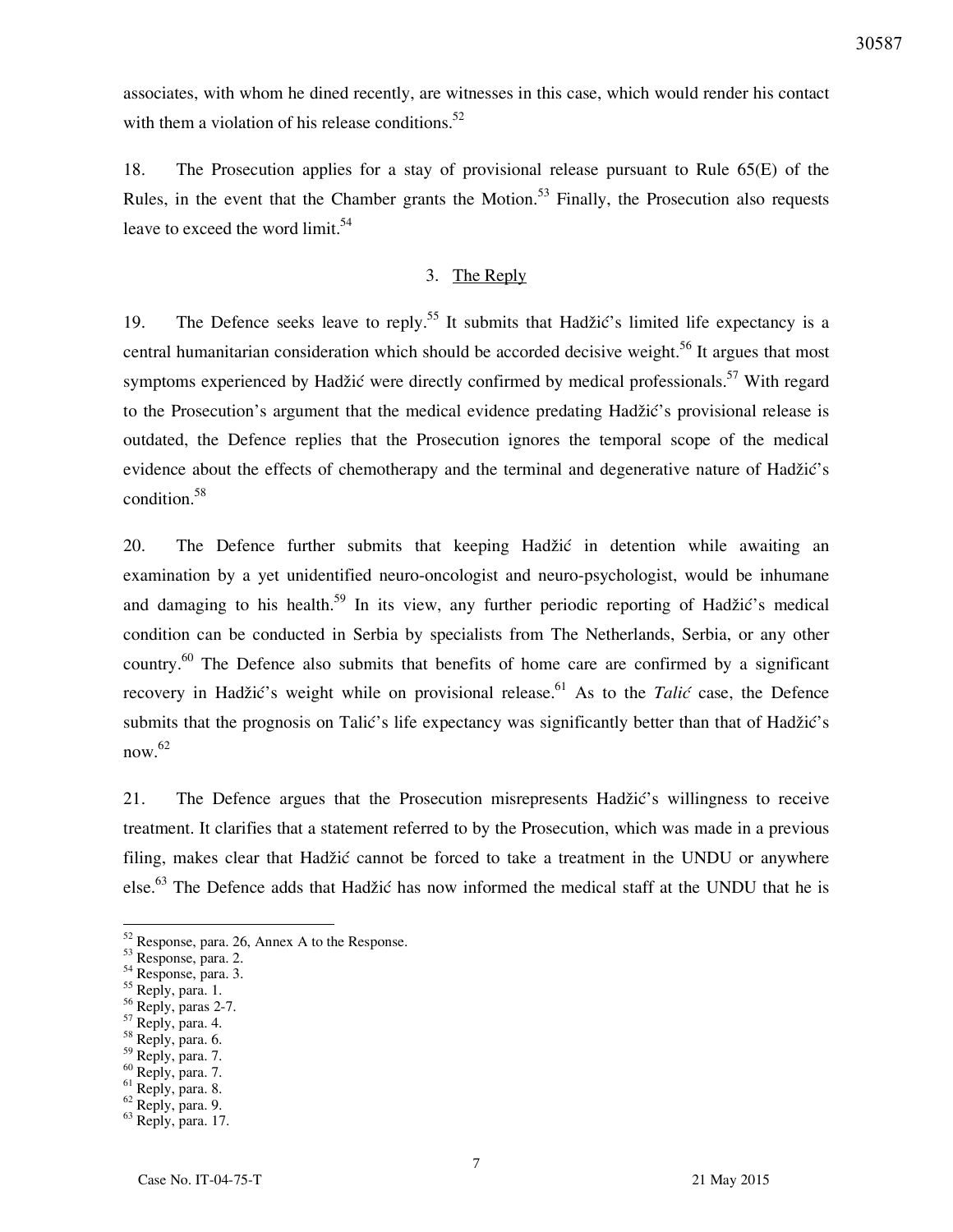"unwilling to endure the severe side-effects that he suffered during his last cycle of chemotherapy in the conditions of the UNDU."<sup>64</sup>

22. The Defence further submits that Hadžić is not a flight risk arguing that the case is no stronger now then when he voluntarily returned to The Hague earlier this month.<sup>65</sup> It also argues that none of the activities Hadžić undertook during provisional release support resumption of the trial.<sup>66</sup>

### **C. Applicable Law**

23. Rule 65 of the Rules governs provisional release at the Tribunal. Rule 65(B) of the Rules provides as follows:

Release may be ordered at any stage of the trial proceedings prior to the rendering of the final judgment by a Trial Chamber only after giving the host country and the State to which the accused seeks to be released the opportunity to be heard and only if it is satisfied that the accused will appear for trial and, if released, will not pose a danger to any victim, witness or other person. The existence of sufficiently compelling humanitarian grounds may be considered in granting such release.

Rule 65(C) of the Rules provides that the Trial Chamber may impose those conditions that it determines are appropriate upon the release of an accused. Rule 65(H) of the Rules authorises a Chamber to issue an arrest warrant if necessary to secure the presence of an accused who has been released.

24. When determining a request for provisional release, a Trial Chamber must address all relevant factors that a reasonable Trial Chamber is expected to take into account before coming to a decision and must include a reasoned opinion indicating its view on those relevant factors.<sup>67</sup> The determination of what constitutes "relevant factors" and the weight to be attributed to them depends upon the particular circumstances of each case given that "decisions on motions for provisional release are fact sensitive, and cases are considered on an individual basis in light of the particular circumstances of the individual accused.<sup> $.68$ </sup> The Trial Chamber is required to assess these circumstances not only as they exist at the time when it reaches its decision on provisional release,

<sup>&</sup>lt;sup>64</sup> Reply, para. 18.

<sup>65</sup> Reply, para. 19.

<sup>66</sup> Reply, para. 20.

<sup>67</sup> Decision on Hadžić's Urgent Request for Provisional Release, 31 October 2012 ("*Hadžić* Provisional Release Decision"), para. 6; *Prosecutor v. Prlić et al.*, Case No. IT-04-74-AR65.35, Decision on the Prosecution's Appeal of the Decision on Further Extension of Milivoj Petković's Provisional Release, 12 June 2012 ("*Prlić et al.* Provisional Release Decision"), para. 6; *Prosecutor v. Popović et al*., Case No. IT-05-88-AR65.4-6, Decision on Consolidated Appeal Against Decision on Borovčanin's Motion for a Custodial Visit and Decisions on Gvero's and Miletić's Motions for Provisional Release During the Break in the Proceedings, 15 May 2008 ("*Popović et al.* Provisional Release Decision"), para. 6.

<sup>68</sup> *Hadžić* Provisional Release Decision, para. 6; *Prlić et al.* Provisional Release Decision, para. 6; *Popović et al.* Provisional Release Decision, para. 6.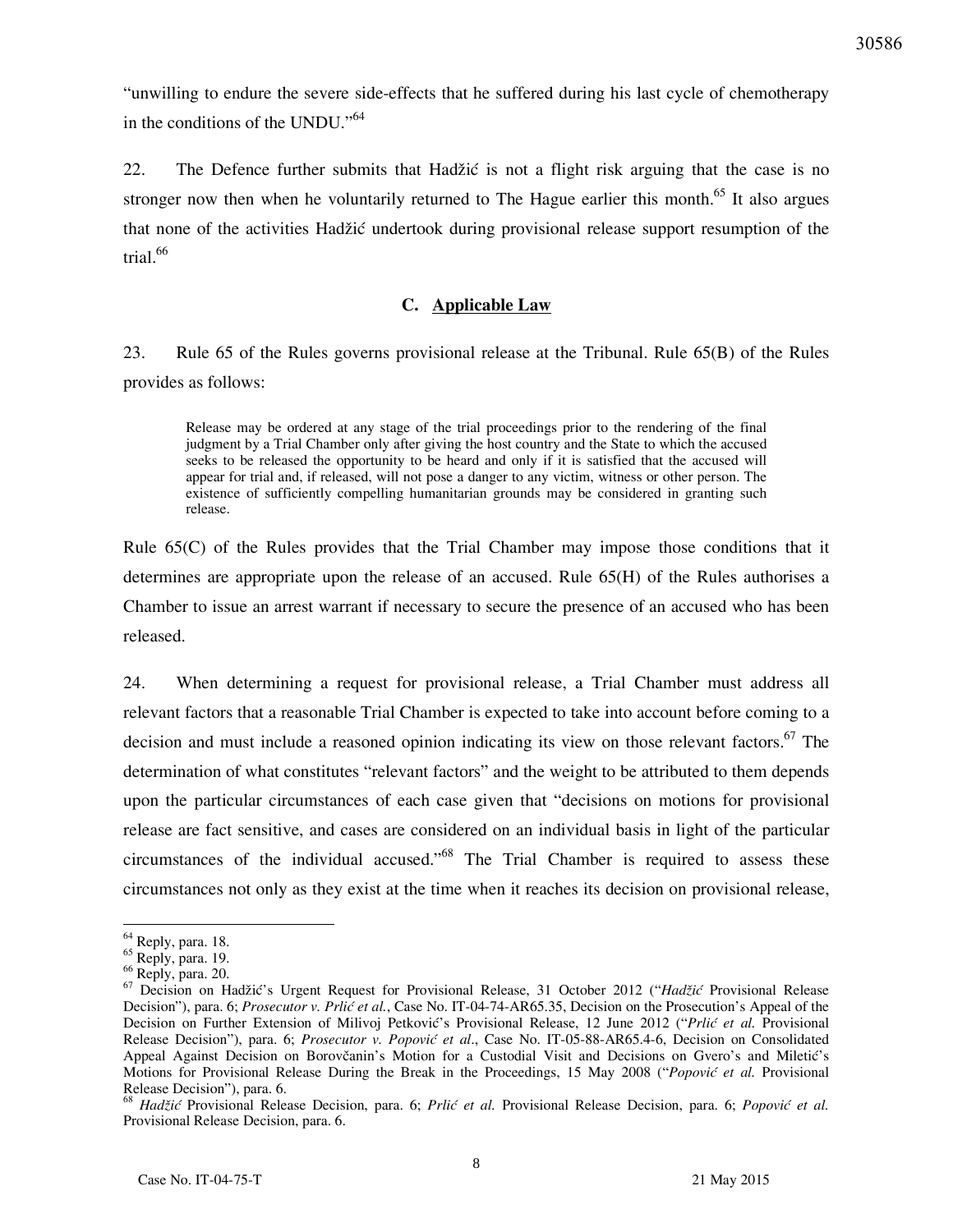but also, as much as can be foreseen, during the provisional release, and at the time the accused is expected to return to the Tribunal. $69$ 

25. Rule 65(D) of the Rules provides that any decision under Rule 65 of the Rules shall be subject to appeal, which, subject to paragraph (F), is to be filed within seven days of the filing of the impugned decision. Rule 65(E) of the Rules provides that the Prosecution may apply for a stay of a decision by the Trial Chamber to release an accused on the basis that the Prosecution intends to appeal the decision. If a stay is granted, Rule 65(F) of the Rules requires the Prosecution to file the appeal no later than one day from the rendering of that decision.

### **D. Discussion**

26. The Chamber notes that there is no objection to Hadžić's provisional release from the host country.<sup>70</sup> The Chamber has been informed that a submission from Serbia is forthcoming.<sup>71</sup> The Chamber anticipates that Serbia's position will be the same as it was in relation to the Decision on First Provisional Release Motion.<sup>72</sup>

27. The Chamber recalls its findings in its Decision on First Provisional Release Motion that Hadžić did not pose a flight risk nor a danger to any victim, witness, or other person.<sup>73</sup> The Trial Chamber, however, must not only consider its previous determination, but also consider present circumstances. The Chamber considers that the following factors increase the likelihood that Hadžić will abscond if granted provisional release: (i) Hadžić did not voluntarily surrender himself to the custody of the Tribunal and evaded arrest for seven years;<sup>74</sup> (ii) the proceedings are at an advanced stage, whereby Hadžić's motion for acquittal pursuant to Rule 98 *bis* of the Rules has been dismissed;<sup>75</sup> and (iii) only 50% of the Defence case remains to be heard.<sup>76</sup>

28. In its Decision on First Provisional Release Motion, the Trial Chamber also considered Hadžić's stated desire to undergo palliative treatment for his *glioblastoma* and to return for the MRI scan.<sup>77</sup> It concluded that undergoing such a treatment requires continuous monitoring by medical professionals, and would be incompatible with a life on the run. The Chamber was, therefore,

<sup>69</sup> *Prlić et al.* Provisional Release Decision, para. 6; *Popović et al.* Provisional Release Decision, para. 6.

 $70$  Correspondence from the Ministry of Foreign Affairs of the Netherlands (confidential), 30 April 2015.

 $71$  Emails from the Defence dated 14 and 18 May 2015.

<sup>&</sup>lt;sup>72</sup> Decision on First Provisional Release Motion, paras 1, 32. Serbia stated that it will "comply with all orders of the ICTY Trial Chamber so that [Hadžić] may appear before the ICTY at any time."

 $3$  Decision on First Provisional Release Motion, paras 33-34.

<sup>74</sup> *See Hadžić* Provisional Release Decision, para. 9.

<sup>&</sup>lt;sup>75</sup> Hearing, 20 February 2014, T. 9102-9126.

<sup>&</sup>lt;sup>76</sup> Email from the Trial Chamber to the Parties and the Registry, 4 November 2014.

<sup>77</sup> Decision on First Provisional Release Motion, para. 33.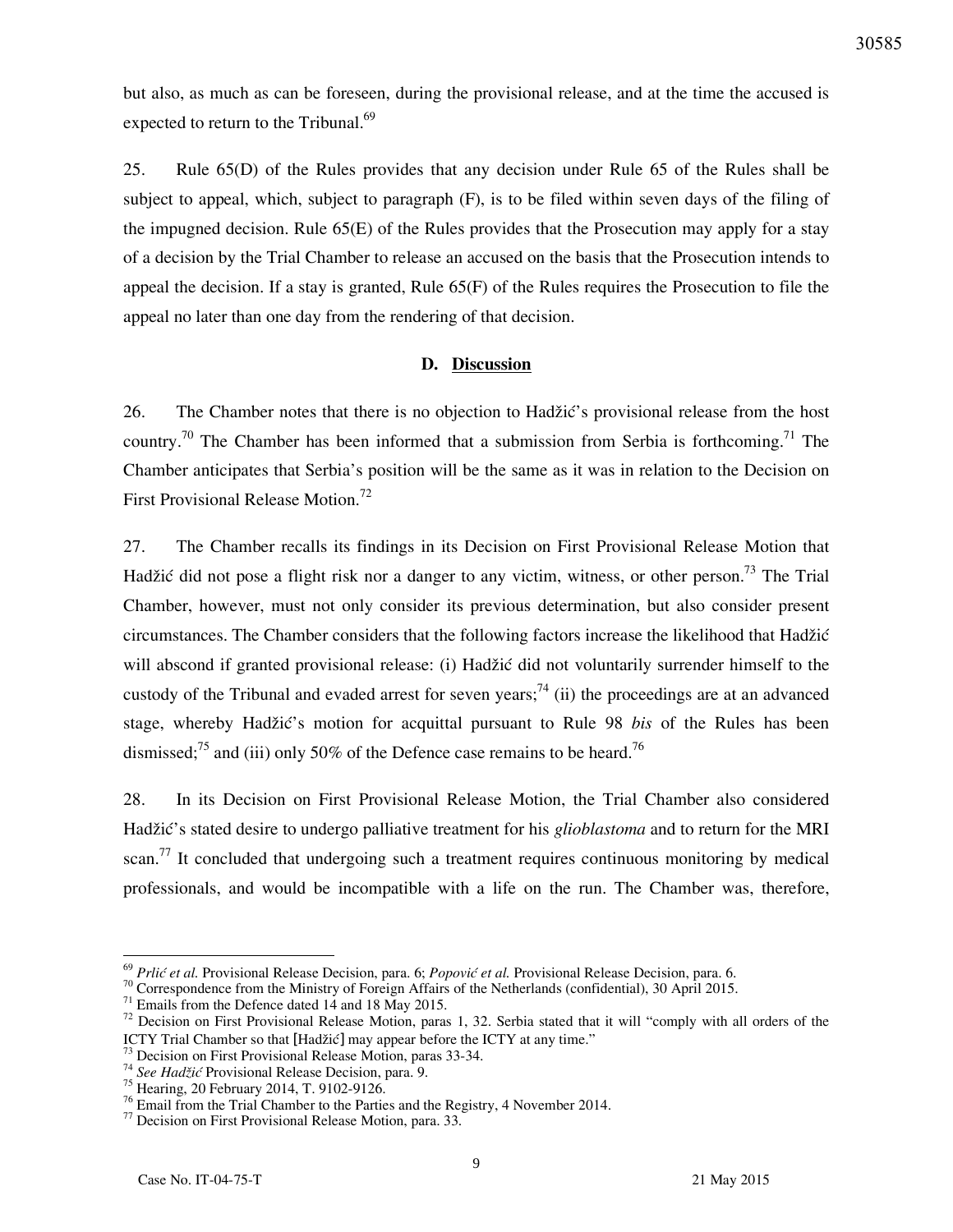satisfied that Hadžić did not pose a flight risk despite his fugitive background.<sup>78</sup> The Prosecution now argues—on the basis of: (i) purported statements by Hadžić's counsel that he may no longer wish to receive treatment; and (ii) the fact that Hadžić has not started the second cycle of the Second Phase Treatment—that the Chamber's previous finding is not applicable to the current circumstances.<sup>79</sup> The Chamber considers, however, that the statements referred to by the Prosecution are not indicative of, and do not amount to, an expression of Hadžić's intention to stop the Treatment Plan. Moreover, the Chamber considers that Hadžić's serious illness is incompatible with a life on the run.<sup>80</sup>

29. Further, the Chamber considers that during the period of provisional release Goran Hadžić complied with the conditions imposed by the Appeals Chamber and returned to the UNDU when so ordered. The Chamber is therefore satisfied that Hadžić does not presently pose a flight risk despite his fugitive background.

30. The Chamber considers that throughout proceedings in this case, there have been no claims or evidence that Hadžić or his Defence team have intimidated or influenced any victim, witness, or other person. The Chamber further considers that the Prosecution has not provided sufficient information in support of its allegation that some of the individuals with whom Hadžić had dinner while on provisional release may be witnesses and finds it to be speculative.<sup>81</sup> The Chamber therefore finds that Hadžić, if provisionally released, will not pose a danger to any victim, witness, or other person.

31. The Chamber turns next to consider whether it should exercise its discretion and grant the provisional release as requested under the current circumstances. As noted in the Decision on First Provisional Release Motion, even if the mandatory conditions of Rule 65(B) of the Rules have been met, a Trial Chamber retains the discretion to deny provisional release.<sup>82</sup> As stated above, the Trial Chamber's discretion to grant provisional release must be exercised in light of all the relevant

 $78$  Decision on First Provisional Release Motion, para. 33.

 $79$  Response, para. 25; Annexes A and C to the Response. Response to Prosecution Request for Extension of Time, para. 4.

<sup>&</sup>lt;sup>80</sup> In this respect, the Chamber notes that Hadžić has a serious illness which, regardless of whether he is undergoing treatment, may result in significant symptoms, for example, epileptic attacks (Deputy Registrar's Submission of Reports of Medical Experts (confidential), 13 February 2015, confidential Annex I, Medical Report of Professor Dr. Patrick Cras, dated 12 February 2015, p. 7; Seute Report, p. 2). As the tumour progresses, Hadžić is likely to develop cognitive dysfunction; hemiparesis (paralysis on the left side of his body); and epilepsy may become more difficult to contain. *See* Patrick Cras, 25 February 2015, T. 12577 and Tatjana Seute, 26 February 2015, T. 12609, 12611, 12613-12614, 12619.

<sup>&</sup>lt;sup>81</sup> In this respect, it is not clear from the exhibits referred to by the Prosecution how Milomir Dafinic is related to witness Milenko Dafinić.

<sup>&</sup>lt;sup>82</sup> Decision on First Provisional Release Motion, para. 25; *Prosecutor v. Šešelj*, Case No. IT-03-67-PT, Decision on Defence Motion for Provisional Release, 28 July 2004, para. 6; *Prosecutor v. Čermak and Markač*, Case No. IT-03-73-PT, Decision on Ivan Čermak's and Mladen Markač's Motions for Provisional Release, 29 April 2004, para. 8.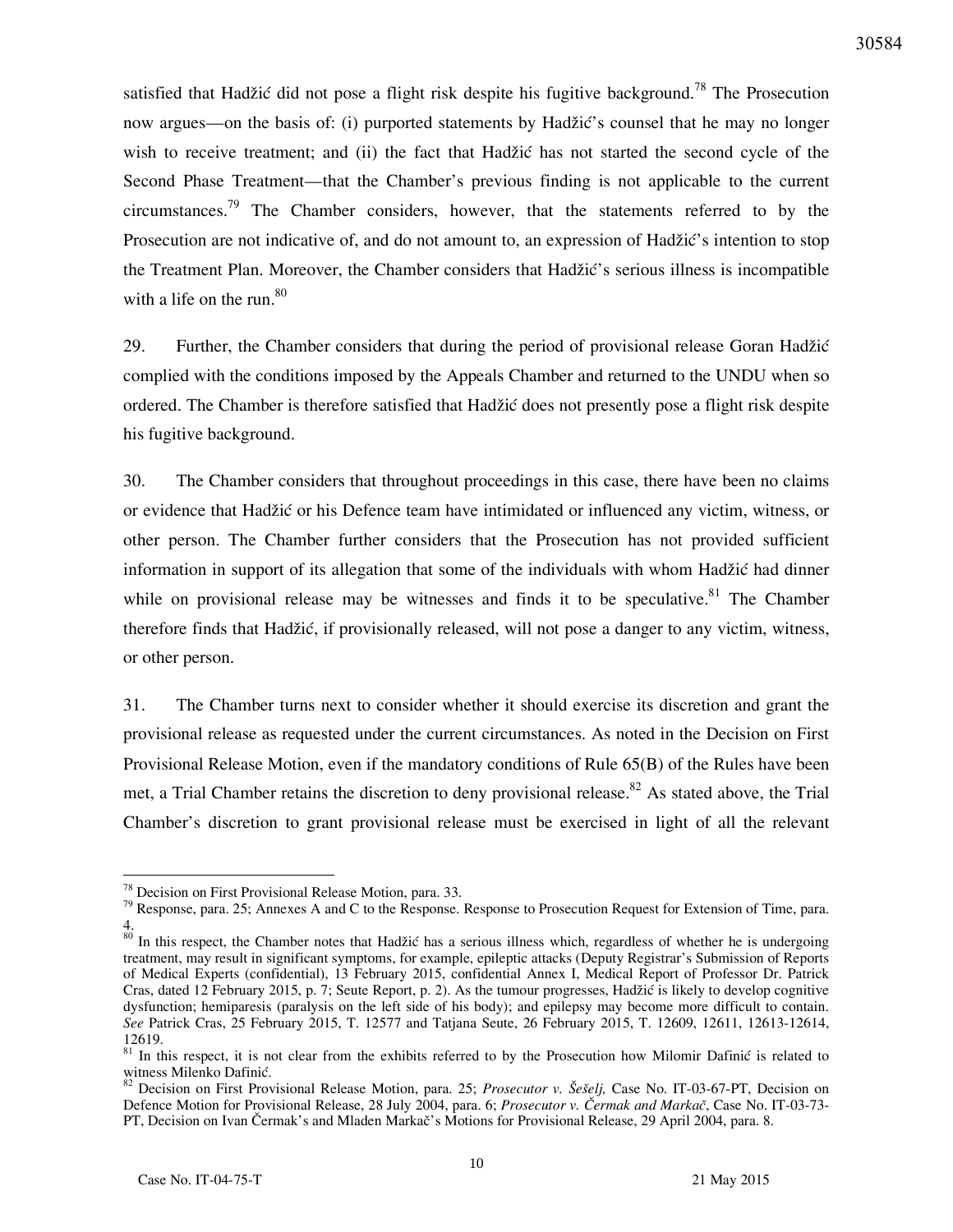factors of the case; the determination of what constitutes "relevant factors" and the weight to be attributed to such factors is case-specific.

 32. The hearings in this case have been adjourned since 20 October 2014, around which time Hadžić fell ill.<sup>83</sup> Currently, the Chamber is waiting for the results of the ordered further medical examinations by an independent neuro-psychologist and an independent neuro-oncologist, as well as the results of the MRI scan, which will assist in determining whether Hadžić is fit to stand trial. $84$ While there have been a number of reports regarding Hadžić's health from the RMO, the Defence, and Hadžić's common law wife since the Chamber issued its Decision on First Provisional Release Motion and after Hadžić had commenced the Second Phase Treatment,<sup>85</sup> there are still a number of unknowns with regard to how Hadžić has reacted to the Second Phase Treatment. Therefore the Defence's request for provisional release until the end of the Second Phase Treatment is premature and will be denied.

33. However, the Chamber considers that it is not expected that the hearings in this case will resume until the determination on Hadžić's fitness to stand trial has been made. Hadžić's presence in The Hague, other than for the medical examinations, is not required pending the resolution of that matter. The Chamber is therefore inclined to grant provisional release until the time of its decision on his fitness to stand trial, as specified below, taking into consideration that his presence in The Hague will be necessary for the outstanding medical examinations.

34. Finally, the Chamber notes that it did not receive any updates on Hadžić's health condition during his time in Serbia. It further notes that Hadžić did bring some medical documentation with him upon return from provisional release.<sup>86</sup> The Chamber finds it important to be kept continuously informed about Hadžić's health condition and will thus order measures to that effect.

### **E. Disposition**

35. Accordingly, the Chamber, pursuant to Article 29 of the Tribunal's Statute and Rules 54, 65, and 126 *bis* of the Rules and paragraphs (C)(5) and (7) of the Practice Direction on the Length of Briefs and Motions, $87$  hereby:

(a) **GRANTS** the Defence leave to exceed the word limit in the Motion;

<sup>83</sup> *See* Deputy Registrar's Submission of a Further Medical Report (confidential), 20 October 2014.

<sup>84</sup> *See* Order of 1 April 2015; Deputy Registrar's Submission of 9 April 2015; Order of 20 April 2015; Registrar's Submission of 1 May 2015.

<sup>85</sup> *See e.g.* 26 March Medical Report, 2 April Medical Report, 10 April Medical Report, 17 April Medical Report. *See*  also Reply Regarding Urgent Motion for Daily and Detailed Medical Monitoring and Reporting of Mr. Hadžić's Health Condition (confidential), 30 March 2015, para. 2.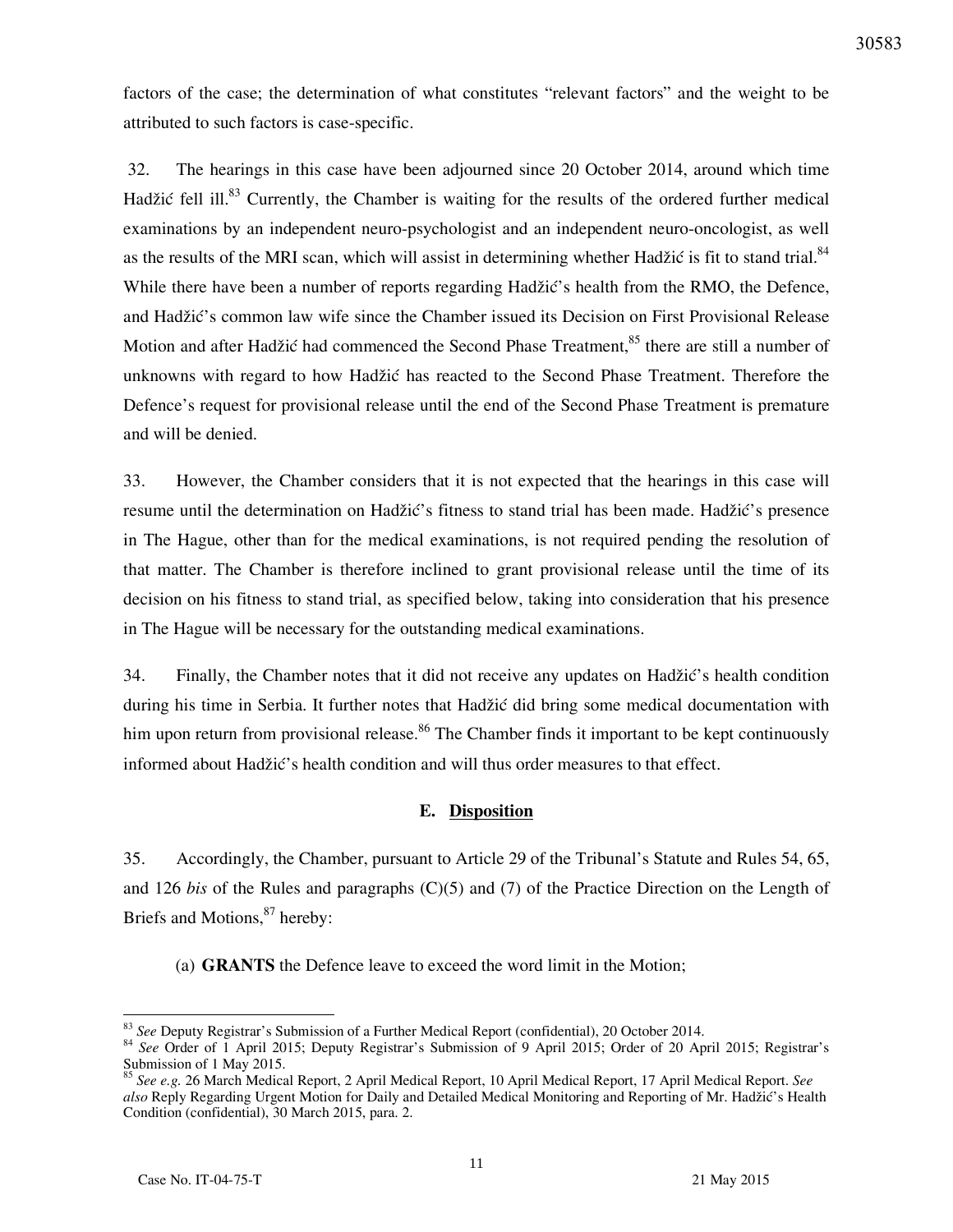- (b) **GRANTS** the Prosecution leave to exceed the word limit in the Response;
- (c) **GRANTS** the Defence leave to file the Reply;
- (d) **GRANTS** the Motion **IN PART**;
- (e) **ORDERS** Hadžić's provisional release under the terms and conditions as set out below;
- (f) **DENIES** the Motion in all other respects.
- 36. The Chamber **FURTHER ORDERS** as follows:
	- 1. Hadžić shall be transported to Schiphol airport in The Netherlands as soon as practicable after the filing of a guarantee from the Republic of Serbia that it will comply with all conditions and orders by the Chamber with regard to Hadžić's provisional release;
	- 2. At Schiphol airport, Hadžić shall be provisionally delivered into the custody of a representative of the Government of the Republic of Serbia who shall accompany Hadžić for the remainder of his travel to and from Novi Sad, in the Republic of Serbia;
	- 3. The period of the provisional release shall commence when Hadžić is delivered into the custody of the authorized representative of the Government of Serbia and suspended upon his return to the UNDU, no later than three days prior to the date of the further medical examinations of Hadžić, as ordered by the Chamber, which are to be scheduled as soon as practicable;
	- 4. Following the medical examinations referred to above, Hadžić's provisional release shall be reinstated, under the same terms and conditions, until further order;
	- 5. During the period of his provisional release, Hadžić shall abide by the following conditions:
		- a. Before leaving the UNDU, Hadžić shall provide details of his itinerary to the Ministry of Justice of The Netherlands and to the Registrar of the Tribunal;
		- b. Hadžić shall remain within the confines of the City of Novi Sad, Serbia, apart from his travel to and from the airport;
		- c. Between 11:00 p.m. and 7:00 a.m., Hadžić shall be confined to the residence referred to in the Confidential Annex to this Decision;

 $\overline{a}$ <sup>86</sup> 12 May Medical Report, p. 1.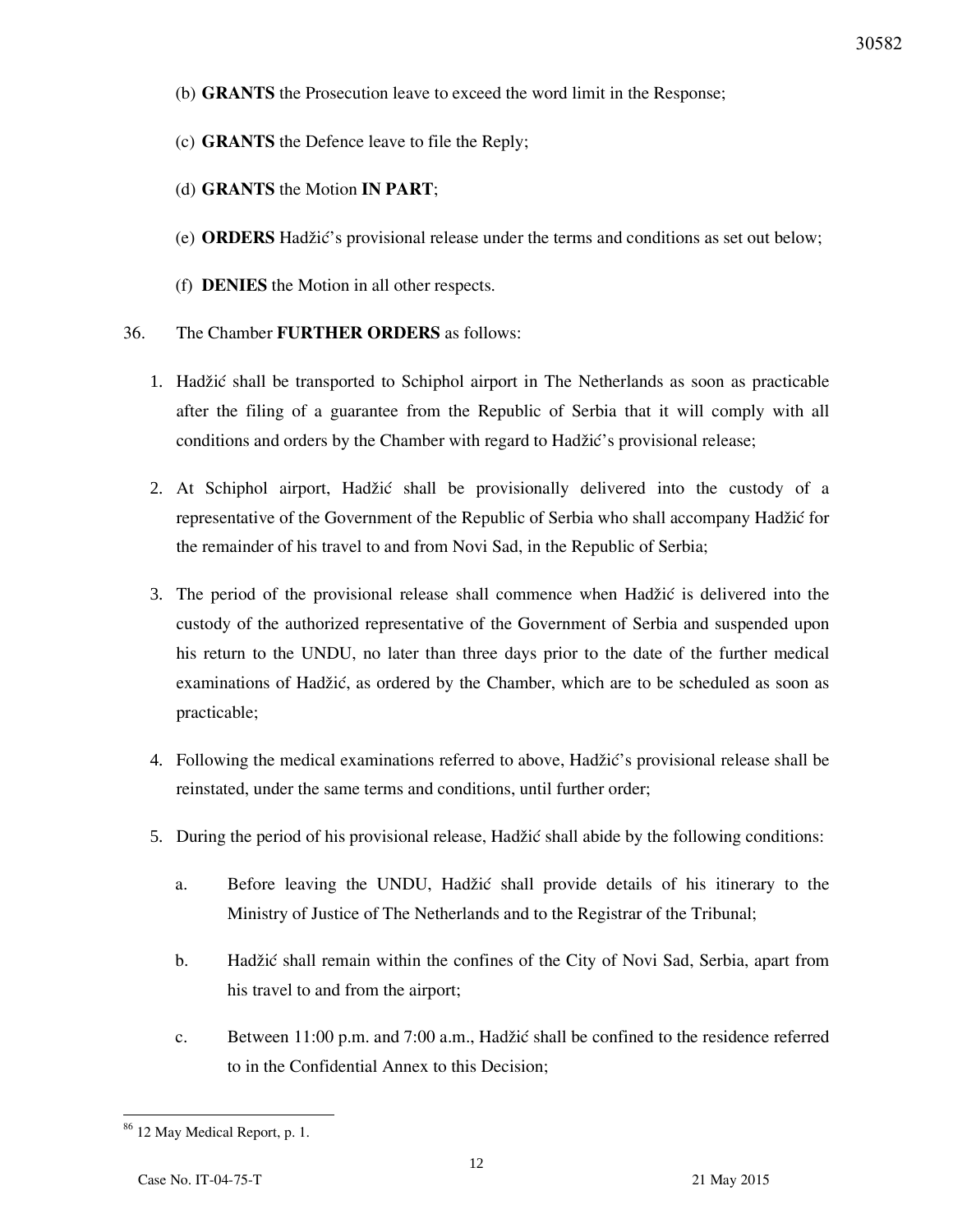- d. Police officers designated by the Ministry of Interior of Serbia shall visit Hadžić's residence on a daily basis and submit written reports with the Registrar of the Tribunal confirming that Hadžić complies with all imposed conditions;
- e. Hadžić shall surrender all his travel documents to the Ministry of Interior of the Republic of Serbia for the entire duration of his provisional release;
- f. Hadžić shall have no contact whatsoever or in any way interfere with victims or witnesses or otherwise interfere in any way with the proceedings of the Tribunal or the administration of justice;
- g. Hadžić shall not discuss his case with anyone, including the media, other than his counsel;
- h. Hadžić shall strictly comply with any requirements of the authorities of the Government of Serbia necessary to enable them to comply with their obligations under the present decision;
- i. Hadžić shall comply with any order of the Chamber varying the terms of or terminating his provisional release;
- j. Within seven days of arriving in Novi Sad, Republic of Serbia, Hadžić shall, directly or via counsel, provide the Registrar with the name, specialisation, and address of a treating physician who, in consultation with Hadžić's current treating team in The Netherlands, will undertake the care of Hadžić while he is on provisional release and who will meet with him on a weekly basis, or as required, in order to assess and report to the RMO and treating team on Hadžić's state of health and any changes or disruptions to the Treatment Plan; and
- k. If required to seek urgent medical attention, or if specifically advised by the Medical Service of the UNDU, his current treating team, or his treating physician in Serbia to seek medical attention, notify the Registrar, directly or via counsel, as soon as possible of the name and address of any medical practitioner consulted and, if applicable, of the name and address of any institution where he has been or will be treated or to which he has been or will be admitted;

 $\overline{a}$ <sup>87</sup> IT/184/Rev. 2, 16 September 2005.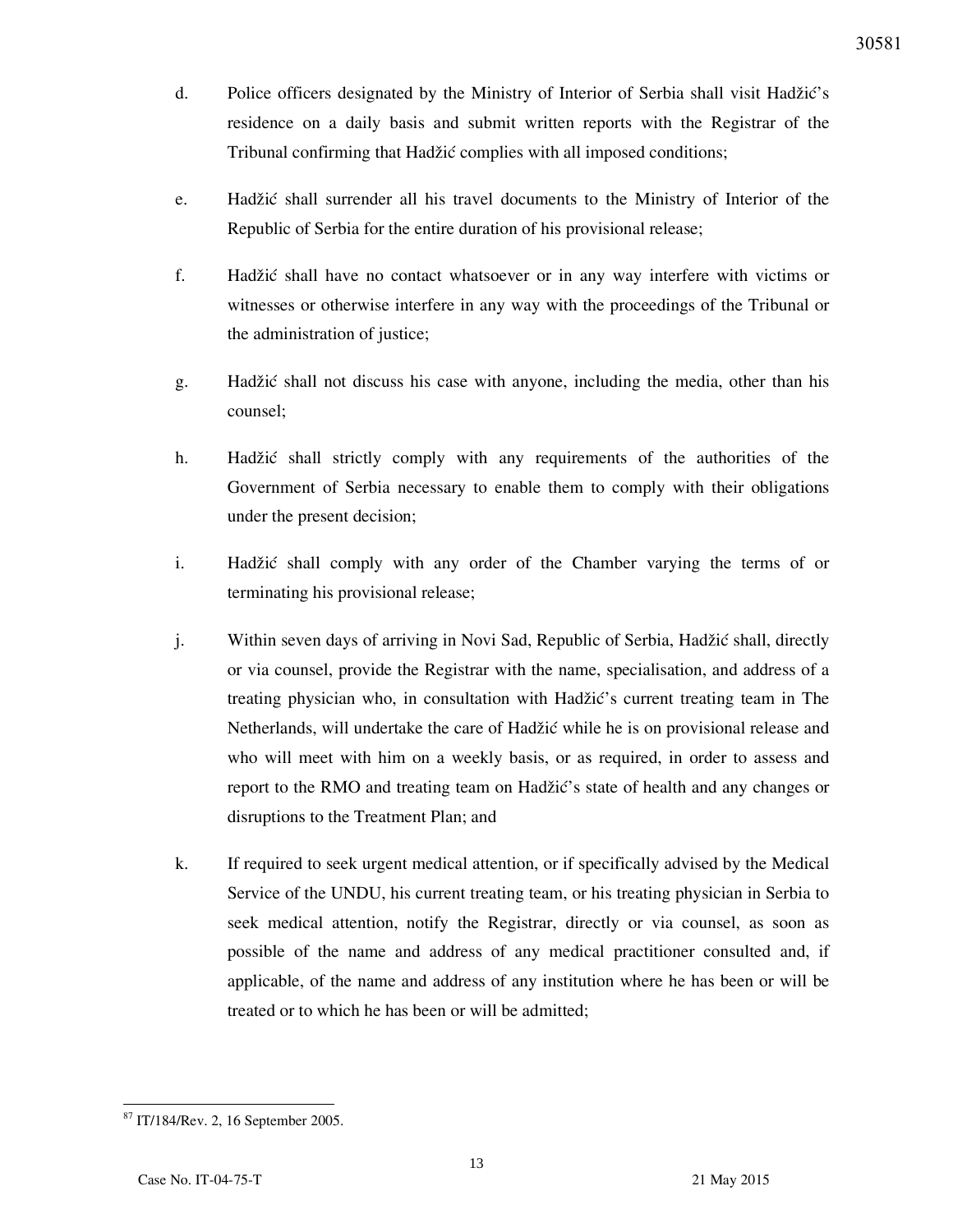- 6. The Chamber **REQUIRES** the Government of the Republic of Serbia to assume responsibility for:
	- a. Designation of the official into whose custody Hadžić shall be provisionally released and who shall accompany Hadžić from Schiphol airport in The Netherlands to Novi Sad, Republic of Serbia, and notification, as soon as practicable, to the Chamber and the Registrar of the Tribunal of the name of this designated official;
	- b. Designation of the police officers in Novi Sad, Republic of Serbia, who shall visit Hadžić's residence on a daily basis and submit written reports with the Registrar of the Tribunal confirming that Hadžić complies with all imposed conditions;
	- c. Immediately informing the Registrar of the Tribunal and the Chamber should Hadžić fail to report to the police officers assigned to visit his residence on a daily basis as required by this Decision;
	- d. Ensuring Hadžić's personal security and safety while on provisional release in the Republic of Serbia;
	- e. All expenses in connection with the transport from Schiphol airport to the City of Novi Sad, Republic of Serbia, and back;
	- f. All expenses in connection with Hadžić's treatment while on provisional release;
	- g. Facilitating, at the request of the Chamber or of the parties, all means of co-operation and communication between the parties and ensuring the confidentiality of any such communication;
	- h. Reporting immediately to the Registry of the Tribunal as to the substance of any threats to Hadžić's security, including full reports of investigations related to such threats;
	- i. Detaining Hadžić immediately should he attempt to escape from the territory of the Republic of Serbia, or should he, in any other way, breach the terms and conditions of his provisional release as set out in the present decision and immediately reporting any such breach to the Registry of the Tribunal and the Chamber;
	- j. Reporting, to the fullest extent possible, on any treatment Hadžić is to receive or has received from any institution to which Hadžić is admitted during the period of provisional release;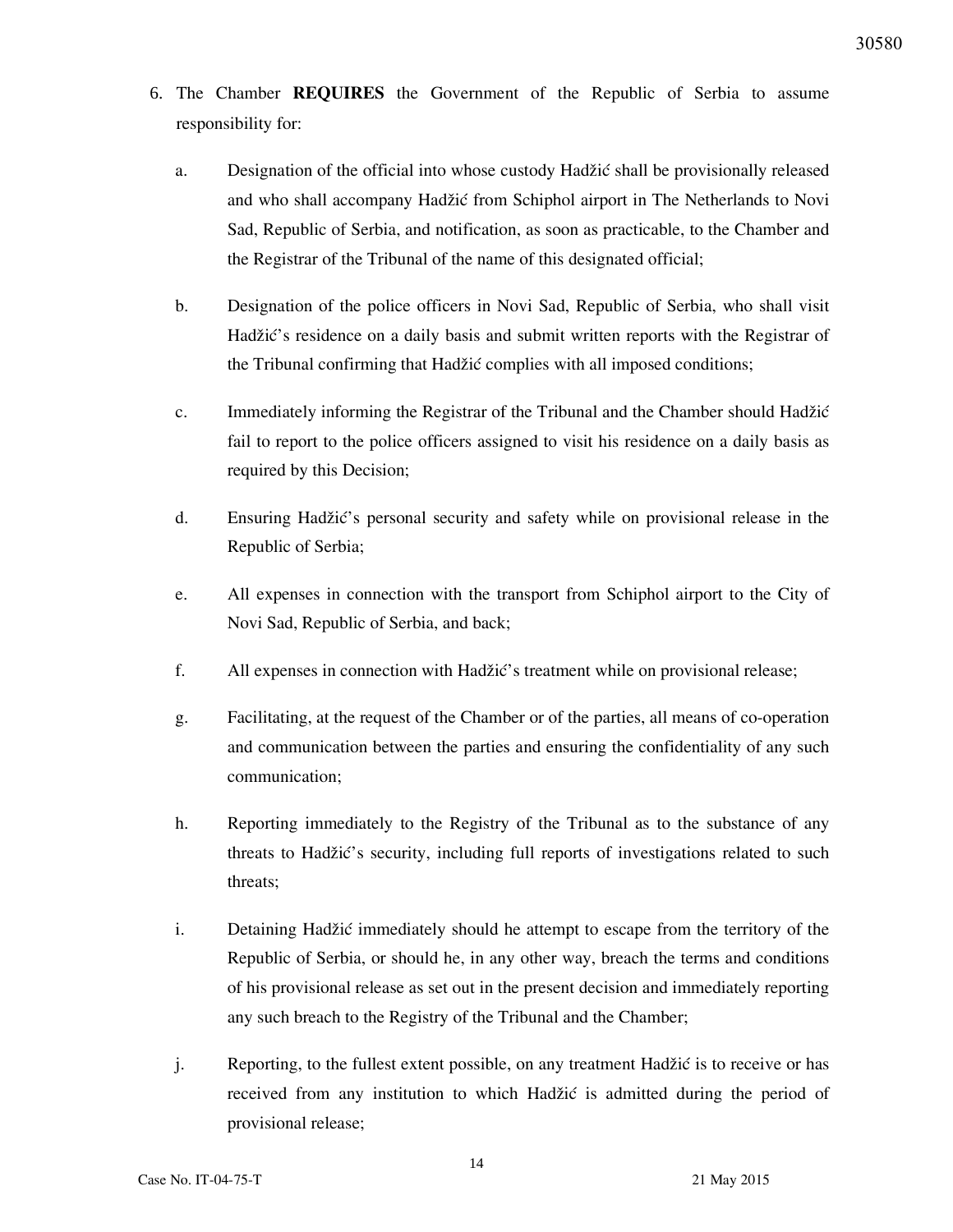- k. Allowing the RMO, the Medical Service of the UNDU, Hadžić's current treating specialists, and any other medical experts appointed by the Chamber, to examine Hadžić at any time; and
- l. Respecting the primacy of the Tribunal in relation to any existing or future proceedings in the Republic of Serbia concerning Hadžić;
- 7. The Chamber **INSTRUCTS** the Registrar of the Tribunal to:
	- a. Consult with the Dutch and Serbian authorities, as to the practical arrangements for Hadžić's provisional release;
	- b. Request the authorities of the State(s) through whose territory Hadžić may travel to:

(i) hold him in custody for any time he will spend in transit at the airport of the State(s) in question; and

(ii) arrest and detain Hadžić pending his return to the UNDU should he attempt to escape during travel;

- c. Continue to detain Hadžić at the UNDU in The Hague until such time as the Chamber and the Registrar of the Tribunal have been notified of the name of the designated official of the Government of Serbia into whose custody Hadžić is to be provisionally released;
- 8. Finally, the Chamber **INSTRUCTS** the RMO and the UNDU Medical Service to:
	- a. Put questions to Hadžić by telephone once a week during his provisional release and communicate with the physician identified by Hadžić as his treating physician in Novi Sad, Republic of Serbia, pursuant to 5(j) above;
	- b. Report to the Chamber on the medical condition of Hadžić within at least two days of the aforementioned communications.